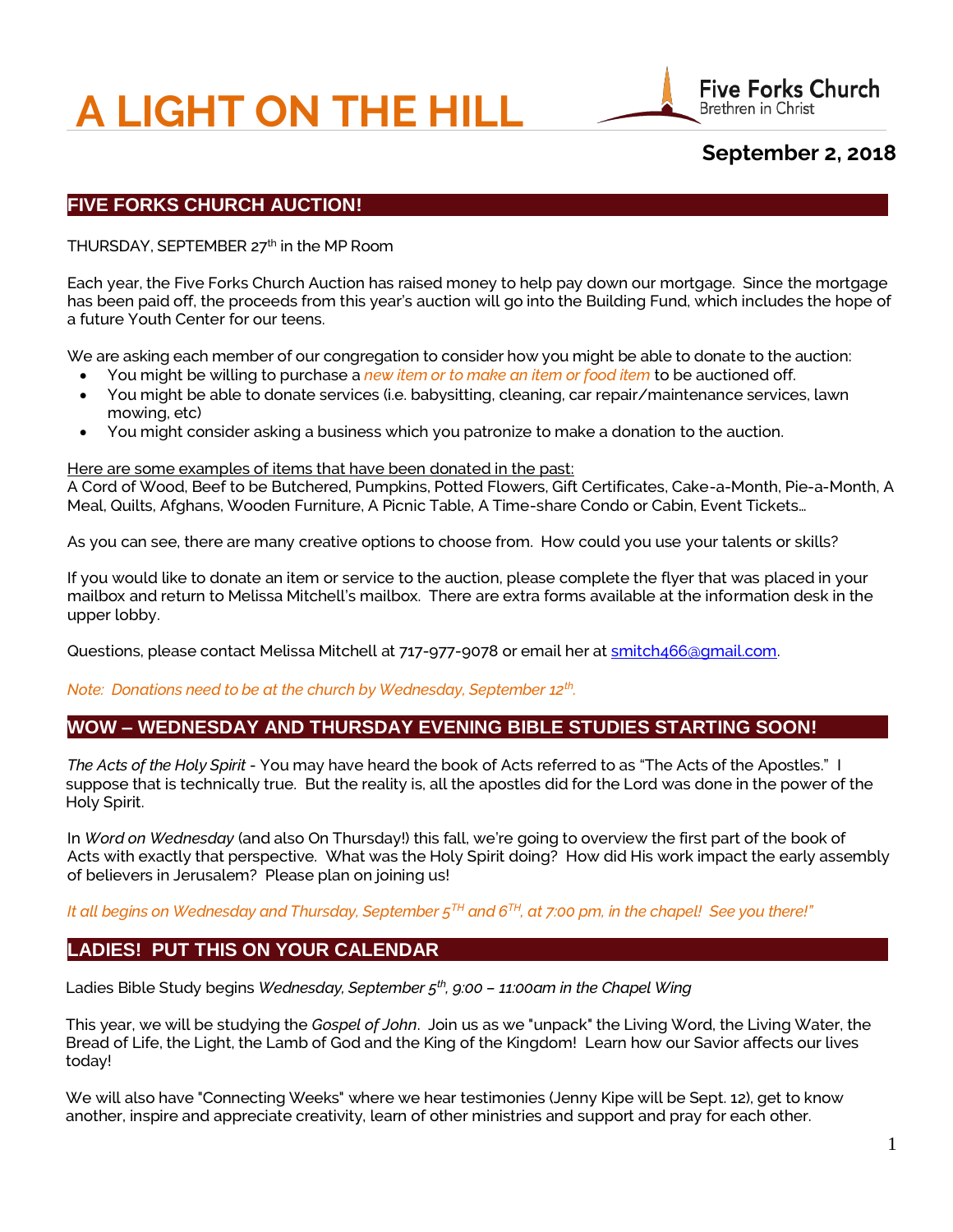Come every week, come when you can or watch the *Light on the Hill* for one of our special "Connecting Weeks".

 *If you have any questions, contact Heidi Payne 717-316-5252[, heidimpayne@gmail.com](mailto:heidimpayne@gmail.com)*

# **FIVE FORKS QUILTERS…LET'S MEET TOGETHER TO QUILT!**

We are ready to go again after a summer break! Our first meeting is Monday, September 10<sup>th</sup>...9:00am - 12:00pm. We meet once a month on the second Monday in the Chapel Wing.

We are inviting all who participated before and are hoping new people will join us. You don't have to be a quilter, just come wanting to learn.

We make quilts to welcome new babies and the Lord is showing us others to encourage. Come enjoy the blessing of sharing with others!

*Questions, please contact Karen Butts at 717-655-7475.*

# **LADIES EXERCISE GROUP**

Exercise is always more fun with a friend/group. So ladies, join us beginning, Tuesday, September  $4^{th}$  from 1:30 – 2:30pm in the Chapel basement.

We meet every Tuesday and Thursday, same time, same place.

Note: This is a low-impact exercise class using light weights.

*See you there!*

# **EXPERIENCE LIFE OUTDOORS (ELO) CHICKEN BBQ**

Saturday, September  $8<sup>th</sup>$  ... 10:00am – 2:00pm

Five Forks Church parking lot \*"Take out" only Meal includes: ½ chicken, beans, applesauce, cookie, & roll (\$9.00); ½ chicken only (\$6.50)

Pre-purchase tickets to guarantee availability by contacting Heather Martin at 717-372-6282 or stop by the ELO table in the upper lobby this Sunday to purchase your ticket or order online at <https://www.eloutdoors.com/?event=chicken-bbq>

## ELO FAMILY CAMPING WEEKEND

September  $21^{st}$  – September  $23^{rd}$  at Rhodes Grove Camp

Check-in is at 4:00pm Friday evening and Check out is 11:00am on Sunday for cabins and hotel and 2:00pm for RV and Tent Sites.

Camper Sites, Tent Sites, Cabins, and Hotel Rooms are available.

Kids' Activities include: Slip N' Slide, Duck Derby, and Candy Scramble

Must pre-register online a[t www.eloutdoors.com.](http://www.eloutdoors.com/)

For more information/details, visi[t www.eloutdoors.com.](http://www.eloutdoors.com/)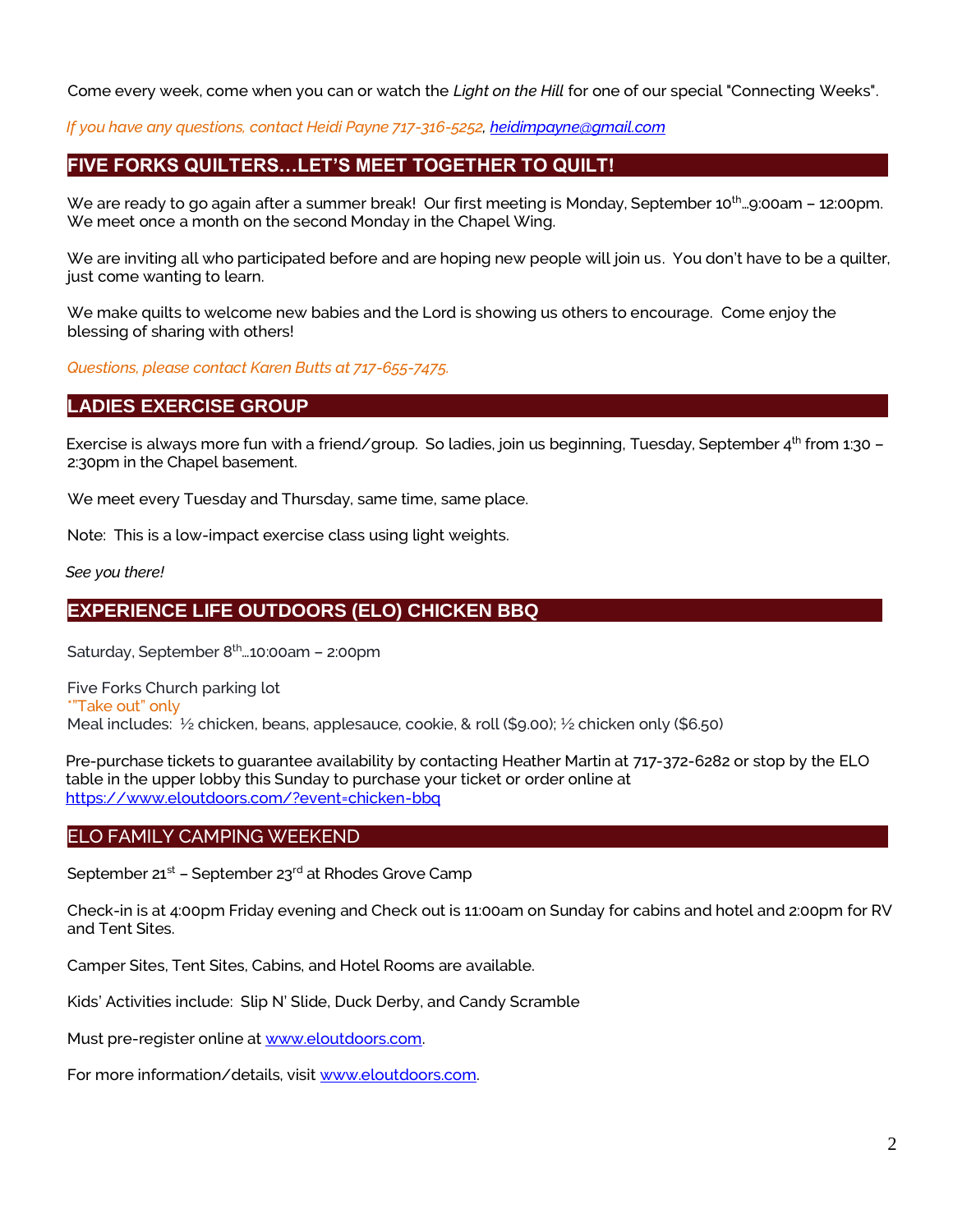## OPERATION CHRISTMAS CHILD SHOEBOX PACKING PARTY

#### Saturday, October 27<sup>th</sup>...8:30am

With the many items collected for the Operation Christmas Child Shoeboxes over this past year, we will need to come together to prepare the boxes for shipping. This is a great opportunity to be a part of this ministry. Please plan on joining us, making this a fun exciting morning to bring joy to many children around the world.

Questions, or to sign up, please contact Penny Bakner at 717-830-1614.

If you would like to give a monetary gift to cover shipping costs, please make check payable to Five Forks Church with Operation Christmas Child in the memo line.

Please mark your calendar and plan to come out and join us on *Saturday, October 27th* . Snacks will be provided!

## **SAVE-THE-DATE…FALL FUN DAY – COMING SOON**

Five Forks Church Fall FUN Day, including Craft Sale, Yard Sale, and Bake Sale!

Saturday, November 3rd…8:00am – 3:00pm

## **PREGNANCY MINISTRIES CELEBRATION & FUNDRAISING DINNER**

Thursday, October 11th…6:15pm at Antrim BIC Church, Kauffman Rd, Chambersburg

#### *Catered by Mrs. Gibbles Restaurant*

Special Guest Speaker: Evie West – Former LA gang member and two time teen mom. Evie nearly chose abortion but made the brave decision to place for adoption. Evie is a great story teller. You will be drawn in and rejoice in how God has used her and her story.

There is no charge to attend but reservations are required. Register online at [www.pregnancyministries.org/events.](http://www.pregnancyministries.org/events)

## **NEW HOPE SHELTER – CELEBRATION OF HOPE BENEFIT BANQUET**

Waynesboro New Hope Shelter's board and staff cordially invite you to celebrate with them with an evening of inspiration and thanksgiving at the 9<sup>th</sup> Annual "Celebration of Hope" Benefit Banquet.

Thursday, September 20<sup>th</sup>...6:30 pm in the Five Forks Church MP Room

- Full Course Dinner Buffet by Bryan Eby and Friends
- Testimonies by Former Residents, Inspirational Music, Recognition of Volunteers, Ministry Updates, and Vision Sharing

Keynote Speaker: Dr. Kim Eaton, Director for Re-entry and Clinical Quality Assurance

Cost: Donations appreciated

RSVP is requested by September  $17<sup>th</sup>$ . Please register by calling the Shelter 717-762-5840 or email [earl.newhope2@gmail.com](mailto:earl.newhope2@gmail.com) with the number attending.

We look forward to seeing you!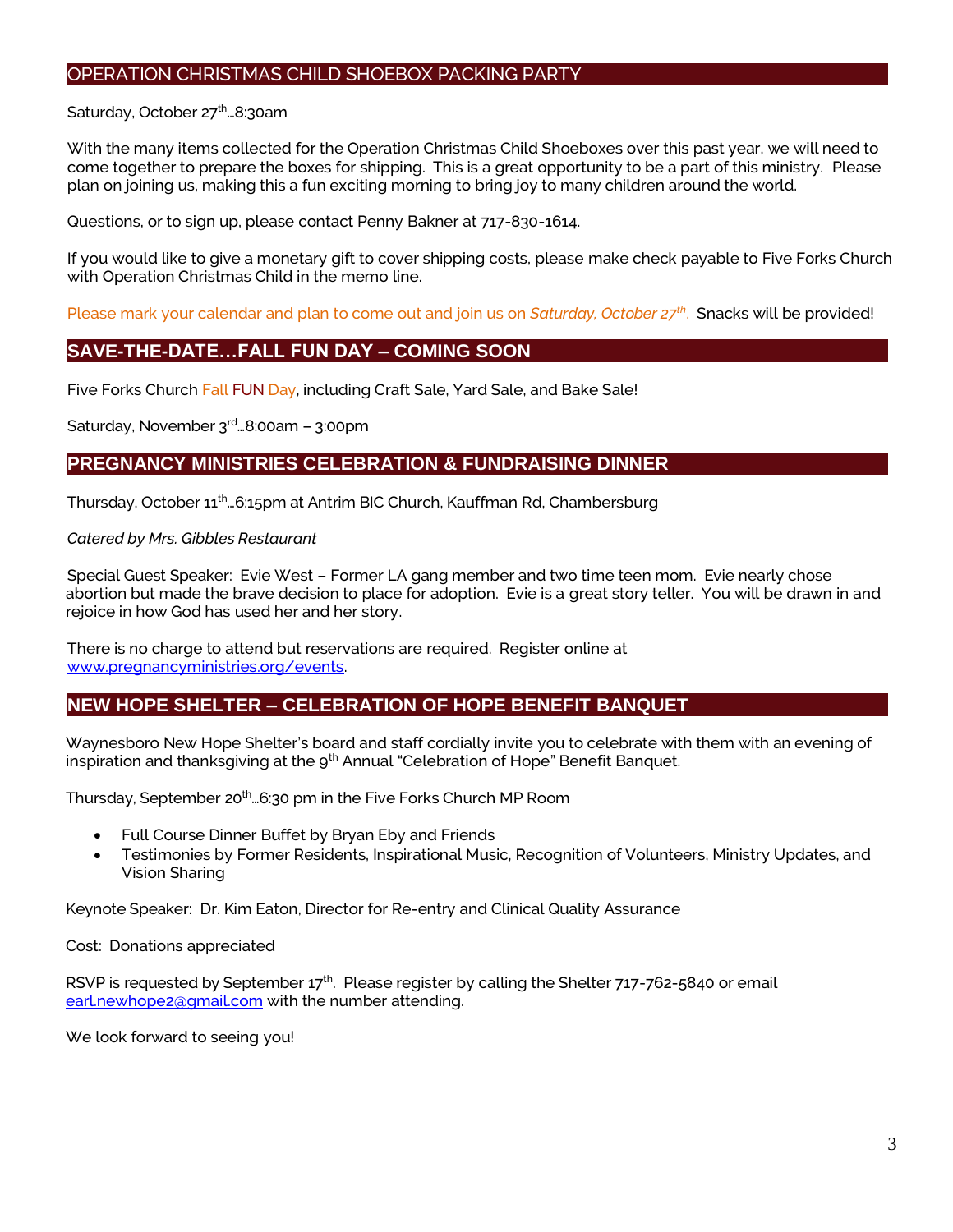# **THIS WEEK AT FIVE FORKS**

| Sunday, September 2    | Prayer Hour6:45am (C2)<br>Café7:00am - 11:00am                                        |
|------------------------|---------------------------------------------------------------------------------------|
|                        |                                                                                       |
|                        | <b>Morning Messages:</b>                                                              |
|                        | Aud. (8:00, 9:30 & 11:00m) - Pastor Ray - Scripture: Psalm 42; Il Corinthians 12:7-10 |
|                        | Chapel (11:00am) - Pastor Shaun - Scripture: Genesis 12-50                            |
|                        | Awana Kick-off11:00am (CW)                                                            |
| Monday, September 3    | Men's Prayer Group5:45am (Chapel)                                                     |
| Tuesday, September 4   | Men's Prayer Group6:30am (Chapel)                                                     |
|                        | Ladies Exercise Class1:30 - 2:30pm (Chapel Basement)                                  |
|                        | Celebrate Recovery6pm (café); 7pm (large group meeting); 8pm (open share)             |
|                        | Church Board Meeting 6:30pm                                                           |
| Wednesday, September 5 | Women's Bible Study9:00 - 11:00am (Chapel)                                            |
|                        | Youth6:45 – 8:15pm                                                                    |
|                        | Awana6:45 - 8:15                                                                      |
|                        | Bible Study, Pastor Brian7:00pm (Chapel)                                              |
| Thursday, September 6  | Ladies Prayer Hour6:30 - 7:30am (Chapel)                                              |
|                        | Ladies Exercise Class1:30 - 2:30pm (Chapel Basement)                                  |
|                        | Bible Study, Pastor Brian7:00pm (Chapel)                                              |
| Friday, September 7    | Five Forks Fellowshipgam (Chapel)                                                     |
| Saturday, September 8  | ELO Chicken BBQ (church parking lot)10:00am - 2:00pm                                  |
| Sunday, September 9    | Prayer Hour6:45am (C2)                                                                |
|                        | Café7:00am - 11:00am                                                                  |
|                        |                                                                                       |
|                        | <b>Morning Messages:</b>                                                              |
|                        | Aud. (8:00, 9:30 & 11:00m) – Pastor Ray – Scripture: Hebrews 4:14-16; I Corinthians   |
|                        | 10:13; Il Timothy 3:1-13                                                              |
|                        | Chapel (11:00am) - Pastor Shaun - Scripture: Genesis 12-50                            |
|                        |                                                                                       |
|                        |                                                                                       |

## **HEALING PRAYERS**

*(Those who have been hospitalized or underwent surgery/procedures this week.)*

#### Gloria Carbaugh

## **WITH DEEPEST SYMPATHY**

We express our deepest sympathy to Lorraine Mishler with the passing of her father, Joseph Graber on August 28, 2018.

We express our sincere sympathy to John Stoner with the passing of his brother, James Stoner on August 27, 2018.

# **FOOD PANTRY SEPTEMBER "ITEM OF THE MONTH"**

Canned Meat (Tuna, Salmon, Chicken, Etc.)

*(Place donations in the orange container in the lower lobby.)*

# **OPERATION CHRISTMAS CHILD SEPTEMBER "ITEM OF THE MONTH"**

Monetary donations for shipping costs (If donating by check, please make check payable to Five Forks Church with Operation Christmas Child in the memo line.)

*(Place donations in the designated boxes in the lower and upper lobbies.)*